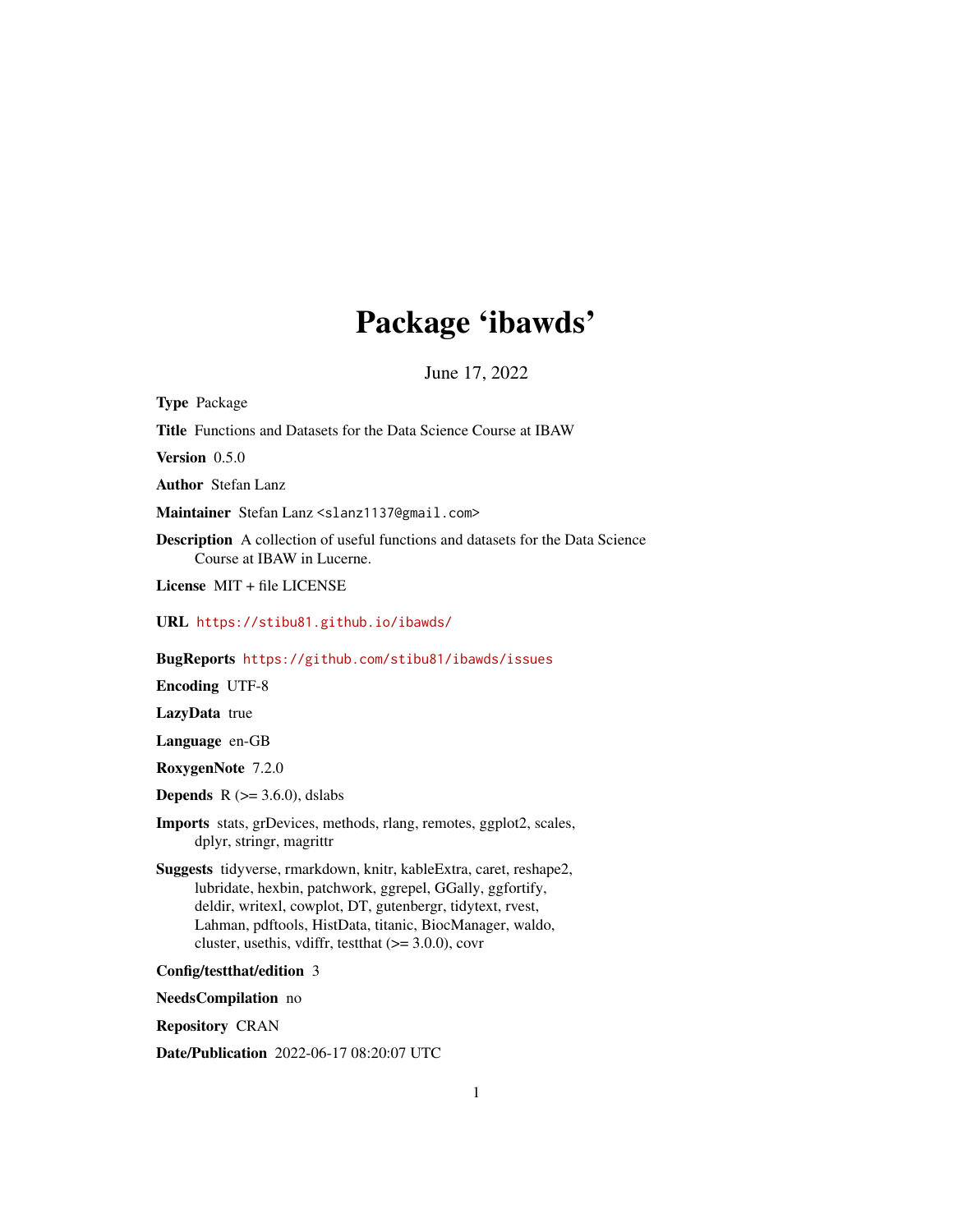## <span id="page-1-0"></span>R topics documented:

|       | $\overline{2}$            |
|-------|---------------------------|
|       | 3                         |
|       | $\overline{4}$            |
|       | 5                         |
|       | -6                        |
|       | $\overline{7}$            |
|       | $\overline{\phantom{0}}8$ |
|       | - 9                       |
|       |                           |
|       |                           |
|       |                           |
|       |                           |
|       |                           |
|       |                           |
|       |                           |
|       |                           |
|       |                           |
|       |                           |
|       |                           |
|       |                           |
|       |                           |
|       |                           |
|       |                           |
| Index | 23                        |
|       |                           |

bills *Summarised Data on Restaurant Bills*

#### Description

Summary of data on restaurant bills from the dataset [reshape2::tips](#page-0-0). Labels are in German.

#### Usage

bills

### Format

A data frame with 8 rows and 4 variables:

sex sex of the bill payer

time time of day

smoker whether there were smokers in the party

mean\_bill mean of all the bills in dollars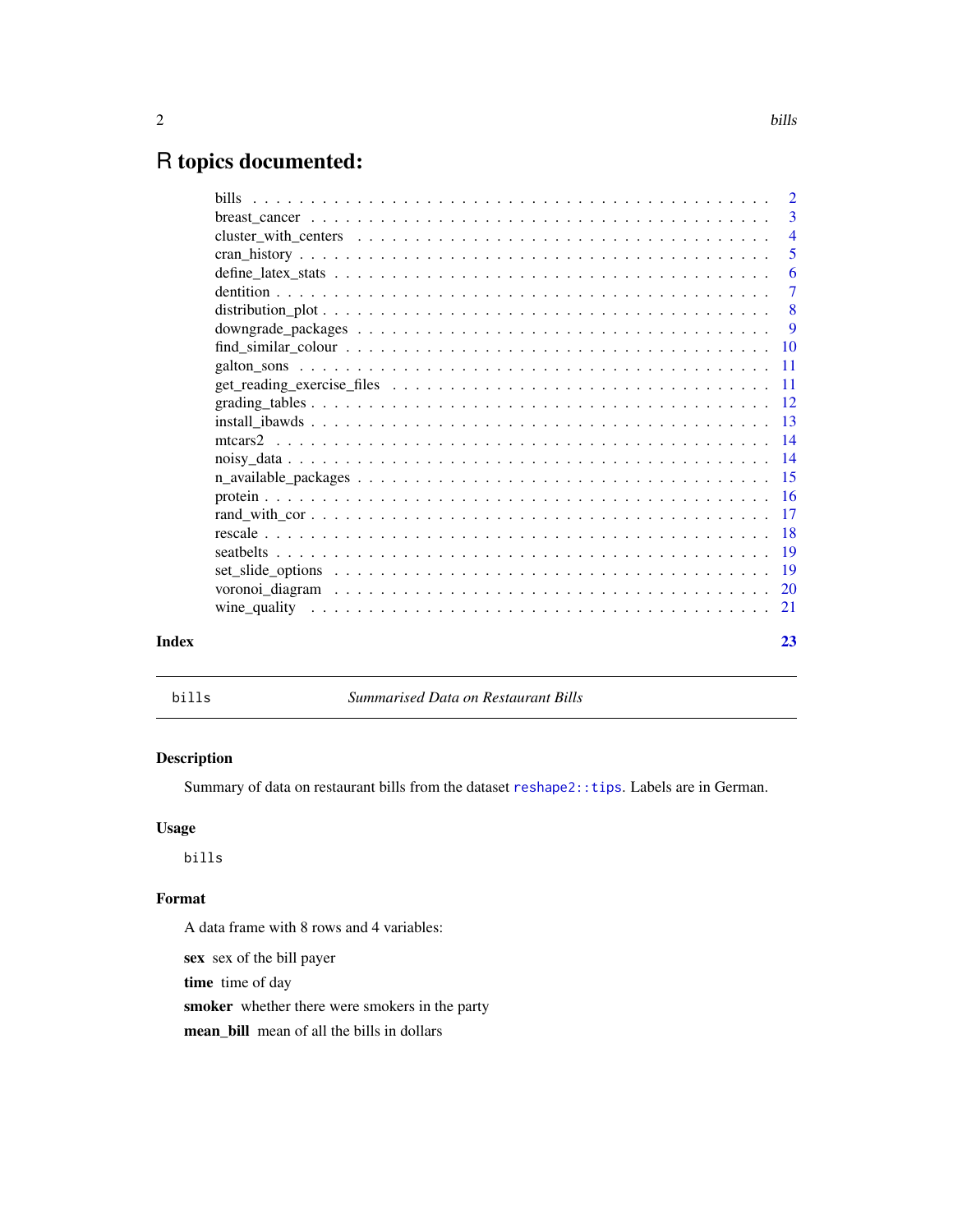<span id="page-2-0"></span>

Breast cancer database obtained from the University of Wisconsin Hospitals, Madison from Dr. William H. Wolberg. The data were collected in 8 from 1989 to 1991 and are sorted in chronological order.

#### Usage

breast\_cancer

#### Format

a tibble with 699 rows and 11 variables. All numerical values are integers in the range 1 to 10.

id sample code number

clump\_thick clump thickness

unif\_cell\_size uniformity of cell size

unif\_cell\_shape uniformity of cell shape

marg\_adh marginal adhesion

ep\_cell\_size single epithelial cell size

bare\_nucl bare nuclei

bland\_chromat bland chromatin

norm nucl normal nucleoli

mitoses mitoses

class "benign" (458) or "malignant" (241)

#### Source

The data is available on the [UC Irvine Machine Learning Repository.](https://archive-beta.ics.uci.edu/ml/datasets/breast+cancer+wisconsin+original)

O. L. Mangasarian and W. H. Wolberg, *Cancer diagnosis via linear programming*, SIAM News, Volume 23(5) (1990) 1 & 18.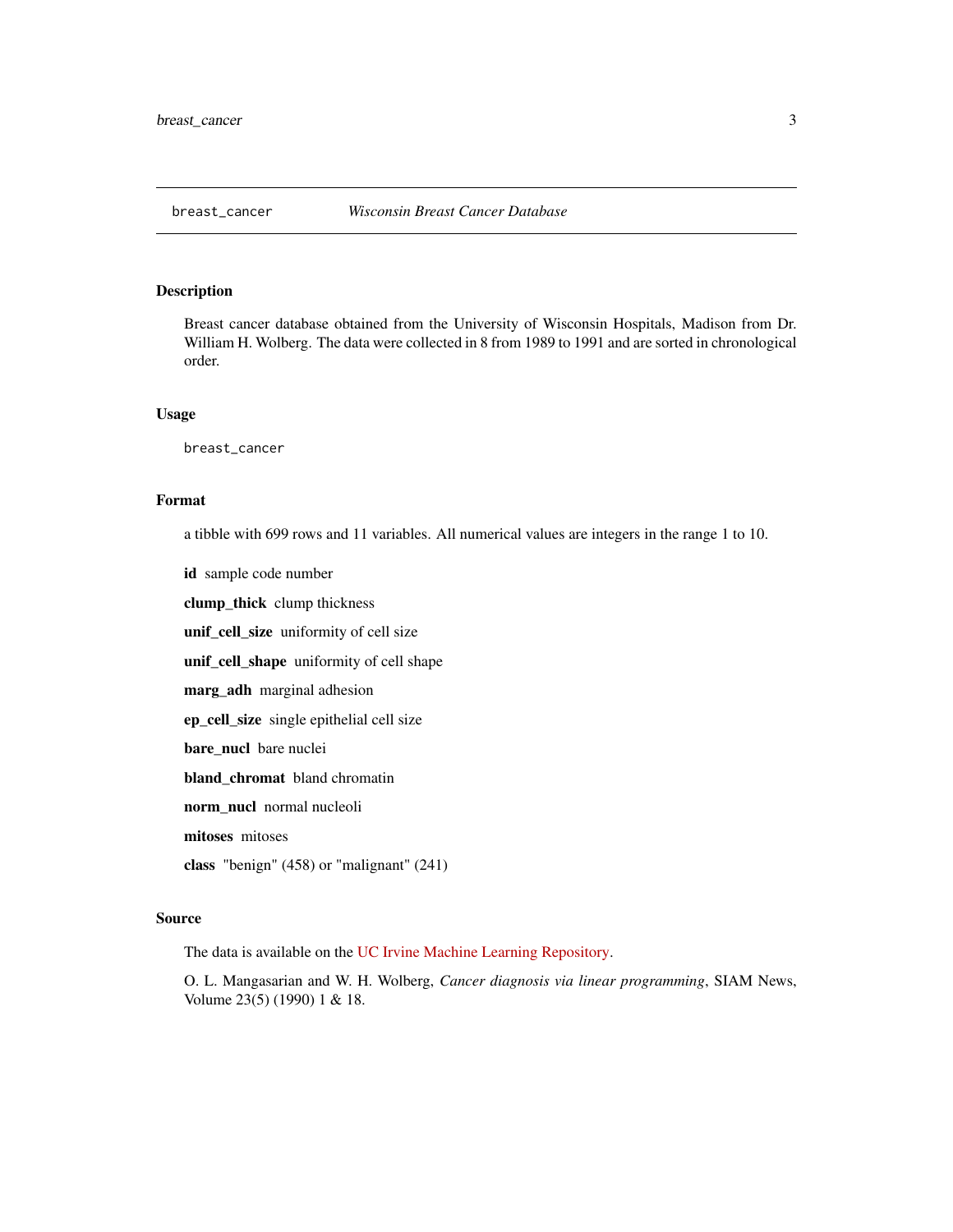<span id="page-3-0"></span>cluster\_with\_centers *Cluster Data According to Centres and Recompute Centres*

#### Description

For a given dataset and given centres, cluster\_with\_centers() assigns each data point to its closest centre and then recomputes the centres as the mean of all points assigned to each class. An initial set of random cluster centres can be obtained with init\_rand\_centers(). These functions can be used to visualise the mechanism of k-means.

#### Usage

```
cluster_with_centers(data, centers)
```
init\_rand\_centers(data, n, seed = sample(1000:9999, 1))

#### Arguments

| data    | a data frame containing only the variables to be used for clustering.                                |
|---------|------------------------------------------------------------------------------------------------------|
| centers | a data frame giving the centres of the clusters. It must have the same number of<br>columns as data. |
| n       | the number of cluster centres to create                                                              |
| seed    | a random seed for reproducibility                                                                    |

#### Value

a list containing two tibbles:

- centers: the new centres of the clusters computed after cluster assignment with the given centres
- cluster: the cluster assignment for each point in data using the centres that were passed to the function

#### Examples

```
# demonstrate k-means with iris data
# keep the relevant columns
iris2 <- iris[, c("Sepal.Length", "Petal.Length")]
# initialise the cluster centres
clust \le init_rand_centers(iris2, n = 3, seed = 2435)
# plot the data with the cluster centres
library(ggplot2)
ggplot(iris2, aes(x = Sepal.Length, y = Petal.Length)) +geom\_point(data = clusters, asc(colour = factor(1:3)),shape = 18, size = 6) +
```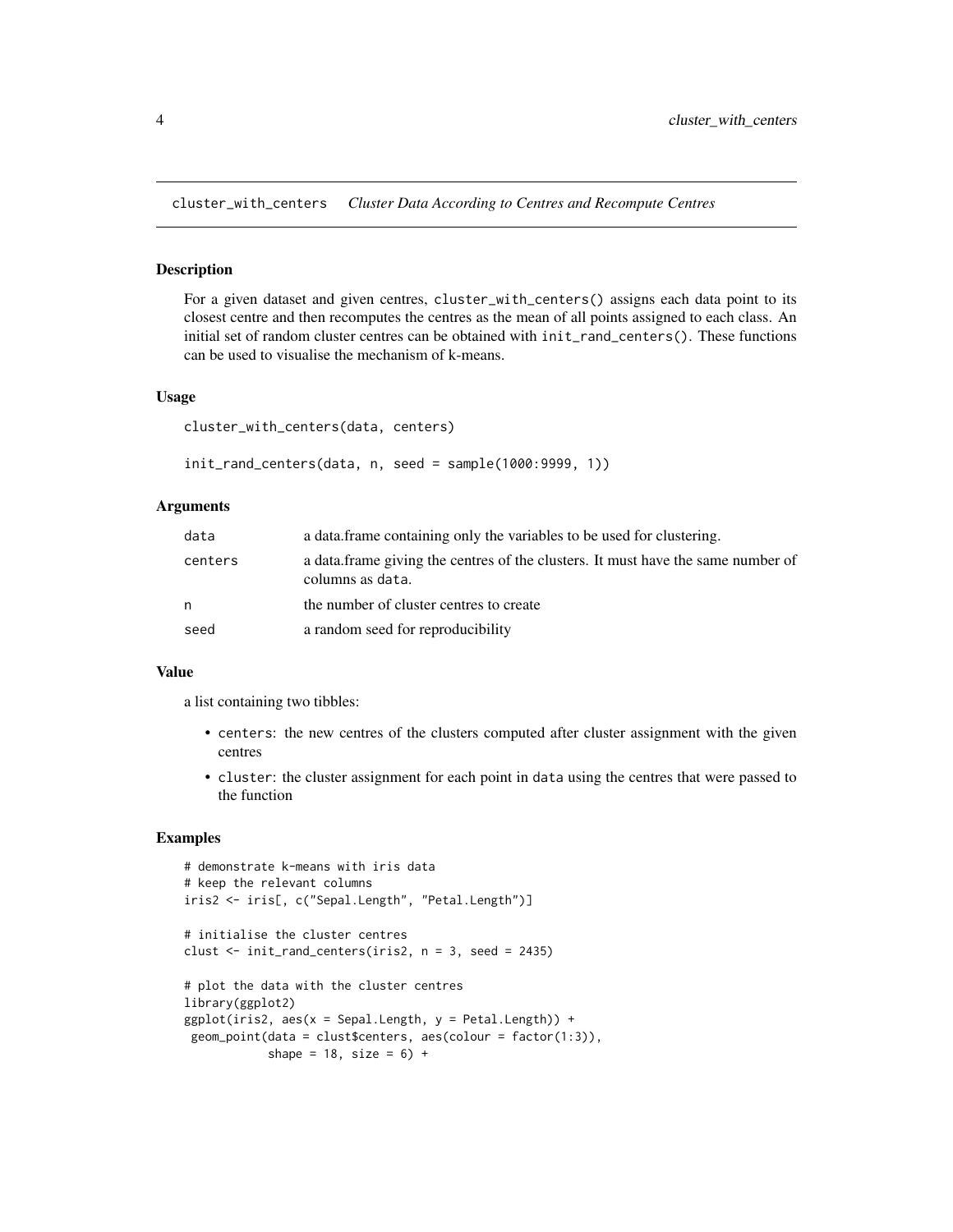#### <span id="page-4-0"></span>cran\_history 5

```
geom_point() +
scale_colour_brewer(palette = "Set1")
# assign clusters and compute new centres
clust_new <- cluster_with_centers(iris2, clust$centers)
# plot the data with clustering
clust$cluster <- clust_new$cluster
voronoi_diagram(clust, x = "Sepal.Length", y = "Petal.Length",
               data = iris2)# plot the data with new cluster centres
clust$centers <- clust_new$centers
voronoi_diagram(clust, x = "Sepal.Length", y = "Petal.Length",
                data = iris2, colour_data = FALSE)
# this procedure may be repeated until the algorithm converges
```
<span id="page-4-1"></span>cran\_history *History of the Number of Available CRAN Packages*

#### Description

Table with the number of packages available on CRAN and the current R version for historic dates back to 21 June 2001.

#### Usage

cran\_history

#### Format

Data frame with 25 rows and 10 variables. The first column (Country) indicates the name of the country, the other columns indicate protein consumption from nine sources sources in unknown units.

#### Details

Data on the number of packages on CRAN between 2001-06-21 and 2014-04-13 is obtained from [CRANpackages](https://www.rdocumentation.org/packages/Ecdat/versions/0.3-9/topics/CRANpackages) from the package [Ecdat](https://cran.r-project.org/package=Ecdat). This data was collected by John Fox and Spencer Graves. Intervals between data points are irregularly spaced. These data are marked with John Fox or Spencer Graves in the column source. They are licenced under GPL-2/GPL-3.

Newer data was obtained using the functions [n\\_available\\_packages\(\)](#page-14-1) and [available\\_r\\_version\(\)](#page-14-2) which extract the information from CRAN snapshots on MRAN. One data point per quarter is available starting on 2014-10-01. These data are marked with MRAN in the column source.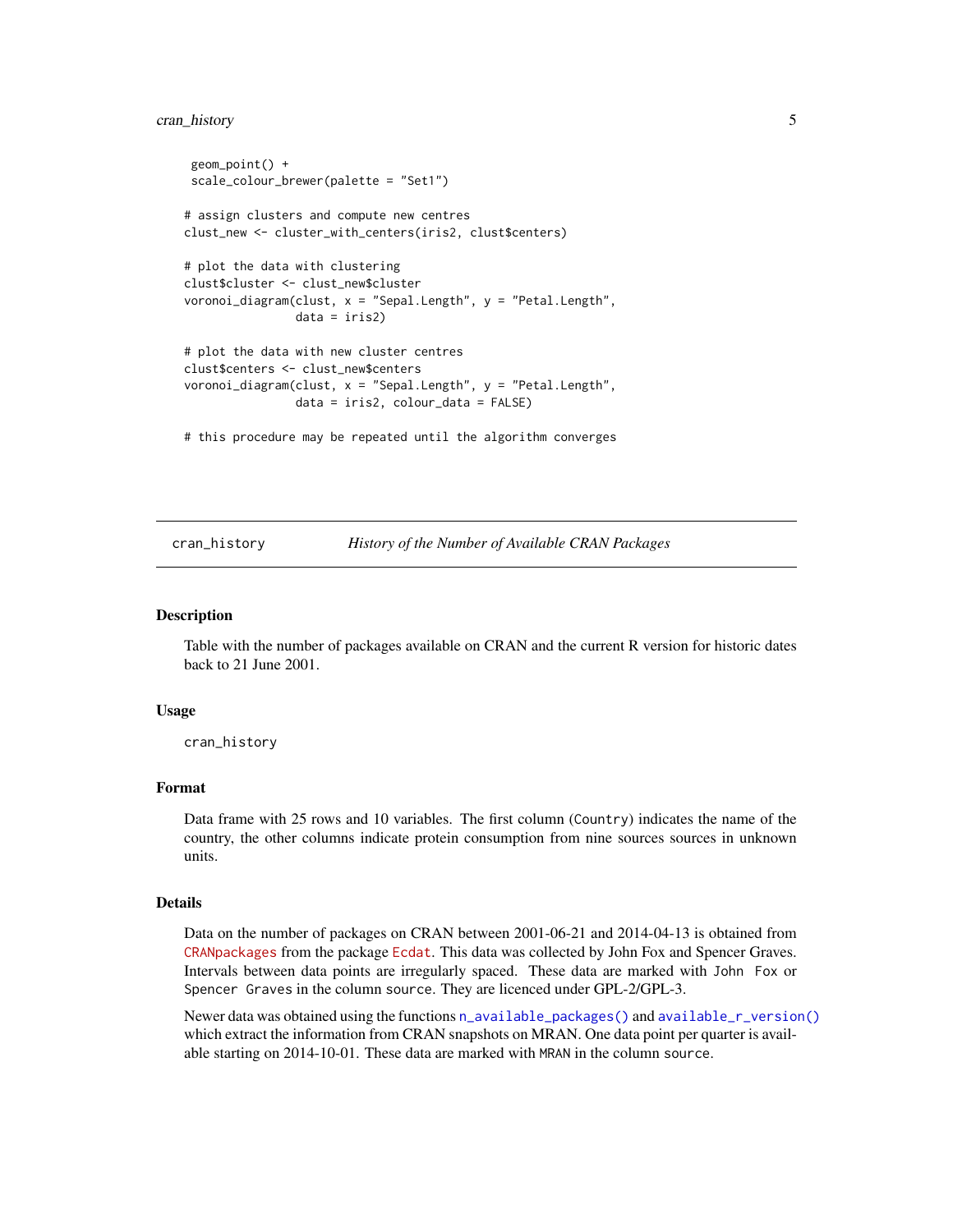#### Examples

```
library(ggplot2)
ggplot(cran\_history, aes(x = date, y = n\_packages)) +geom_point()
```
define\_latex\_stats *Define LaTeX commands for statistical symbols*

#### Description

Add the definitions for various useful LaTeX equation symbols for statistics to an RMarkdown document.

#### Usage

```
define_latex_stats()
```
#### Details

Run this function from within a code chunk in a RMarkdown document with options results = "asis" and echo = FALSE (see "Examples"). It only works for pdf output.

It defines the following macros: \E, \P, \Var, \Cov, \Cor, \SD, \SE, \Xb, \Yb.

#### Value

The function returns NULL invisibly. The command definitions are output as a side effect.

#### Examples

```
## Not run:
# add this code chunk to a RMarkdown document
```{r results = "asis", echo = FALSE}
 define_latex_stats()
\sqrt{2}
```
## End(Not run)

<span id="page-5-0"></span>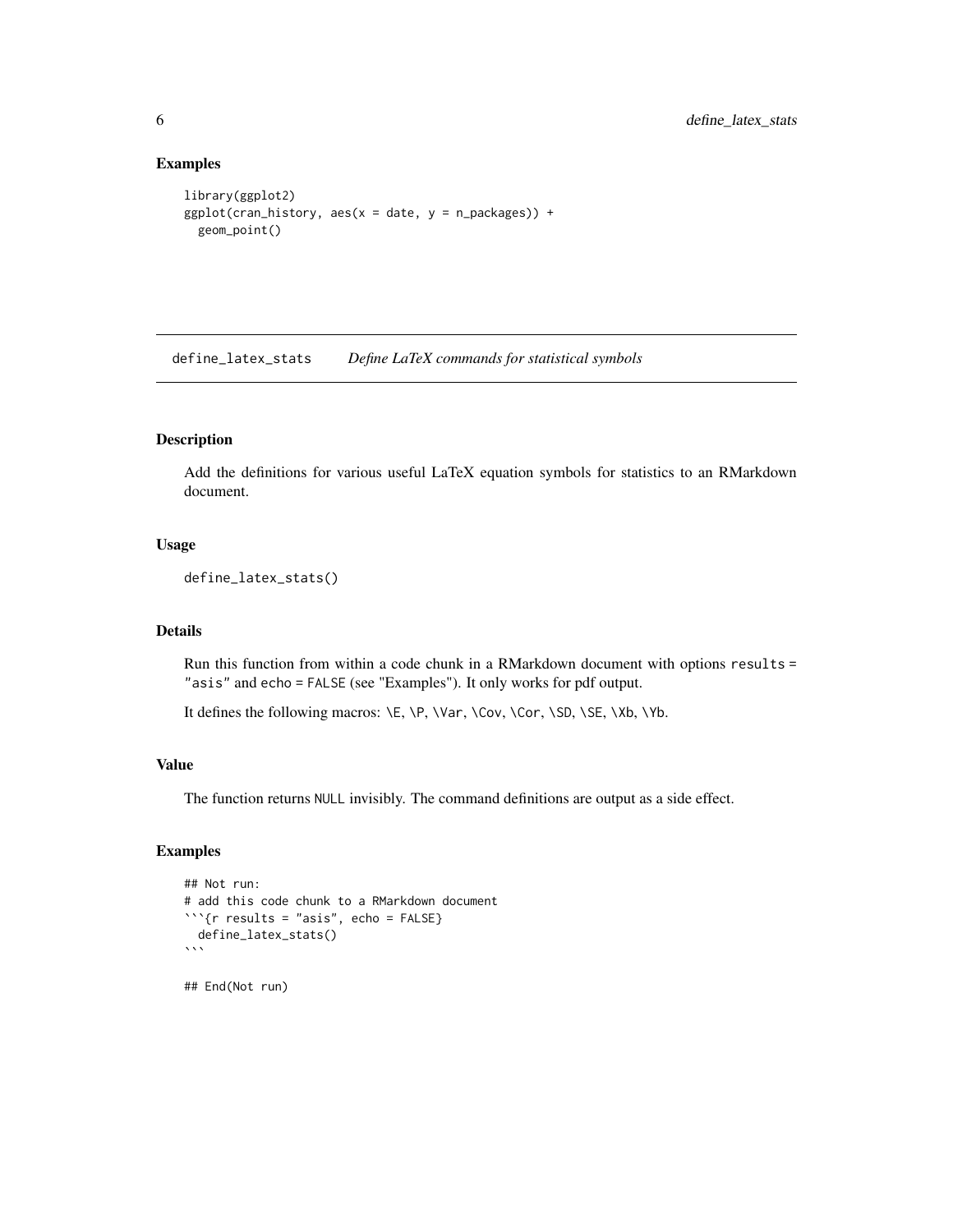<span id="page-6-0"></span>

[Dental formulas](https://en.wikipedia.org/wiki/Dentition#Dental_formula) for various mammals. The dental formula describes the number of incisors, canines, premolars and molars per quadrant. Upper and lower teeth may differ and are therefore shown separately. The total number of teeth is twice the number given.

#### Usage

dentition

#### Format

Data frame with 66 rows and 9 variables:

name name of the mammal

I number of top incisors

i number of bottom incisors

C number of top canines

c number of bottom canines

P number of top premolars

p number of bottom premolars

M number of top molars

m number of bottom molars

#### Source

The data have been downloaded from [https://people.sc.fsu.edu/~jburkardt/datasets/hart](https://people.sc.fsu.edu/~jburkardt/datasets/hartigan/file19.txt)igan/ [file19.txt](https://people.sc.fsu.edu/~jburkardt/datasets/hartigan/file19.txt)

They come from the following textbook:

Hartigan, J. A. (1975). *Clustering Algorithms*, John Wiley, New York.

Table 9.1, page 170.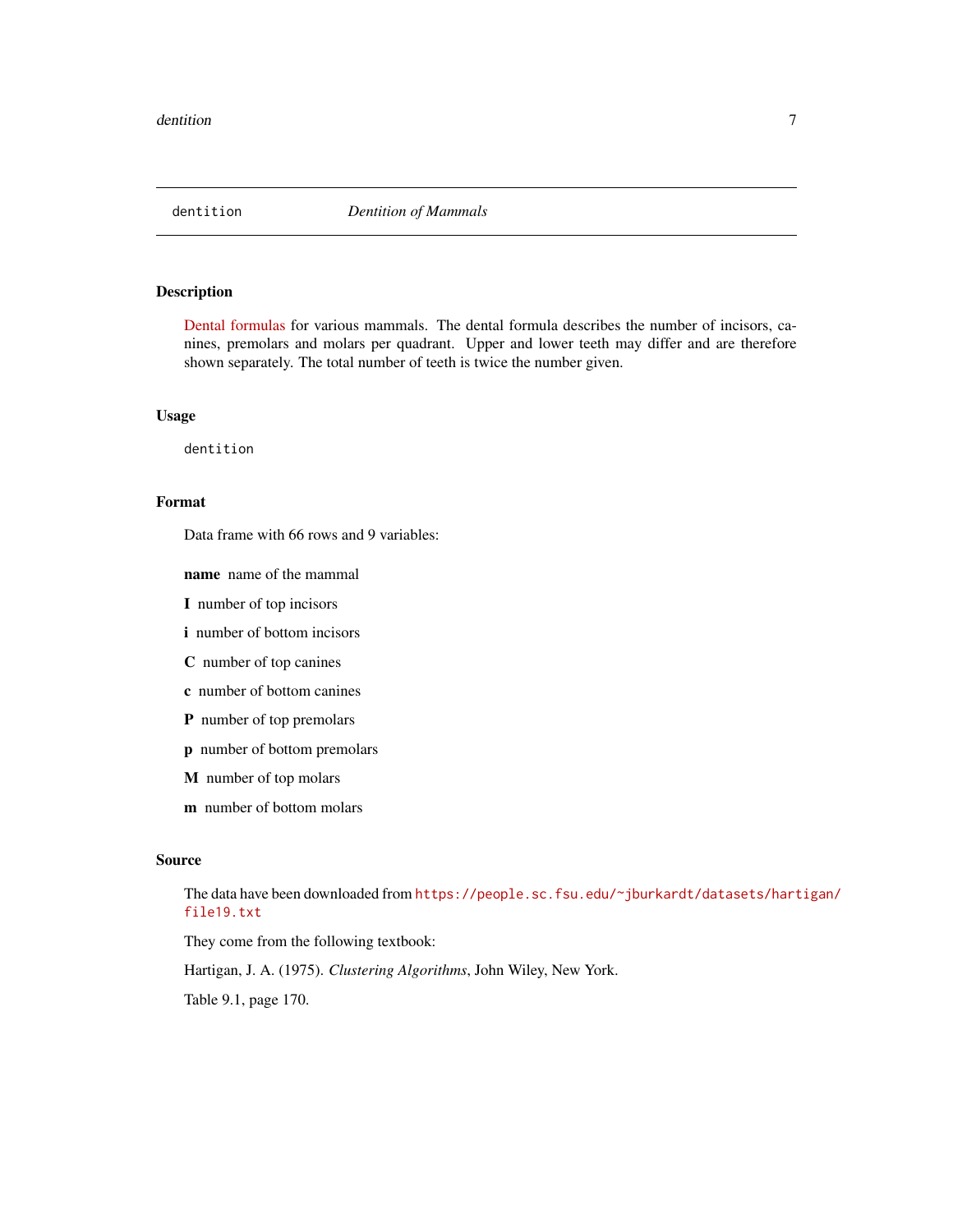<span id="page-7-0"></span>

Create plots of the density and distribution functions of a probability distribution. It is possible to mark points and shade the area under the curve.

#### Usage

```
distribution_plot(
  fun,
  range,
  ...,
 points = NULL,
 var = "x",title = "Verteilungsfunktion",
  is_discrete = NULL
)
density_plot(
  fun,
  range,
  ...,
  from = NULL,
  to = NULL,points = NULL,
 var = "x",title = "Dichte",
  is_discrete = NULL
)
```
#### Arguments

| fun         | a density or distribution function that takes quantiles as its first argument.                                                                                                                                                                                                        |
|-------------|---------------------------------------------------------------------------------------------------------------------------------------------------------------------------------------------------------------------------------------------------------------------------------------|
| range       | numeric vector of length two giving the range of quantiles to be plotted.                                                                                                                                                                                                             |
| $\ddots$ .  | further arguments that are passed to fun().                                                                                                                                                                                                                                           |
| points      | numeric vector giving quantiles where the function should be marked with a red<br>dot (continuous) or a red bar (discrete).                                                                                                                                                           |
| var         | character giving the name of the quantile variable. This is only used to label the<br>axes.                                                                                                                                                                                           |
| title       | character giving the title of the plot                                                                                                                                                                                                                                                |
| is discrete | logical indicating whether this is a discrete distribution. For discrete distribu-<br>tions, a bar plot is created. If omitted, the function tries to automatically de-<br>termine, whether the distributions is discrete. In case this should fail, set this<br>argument explicitly. |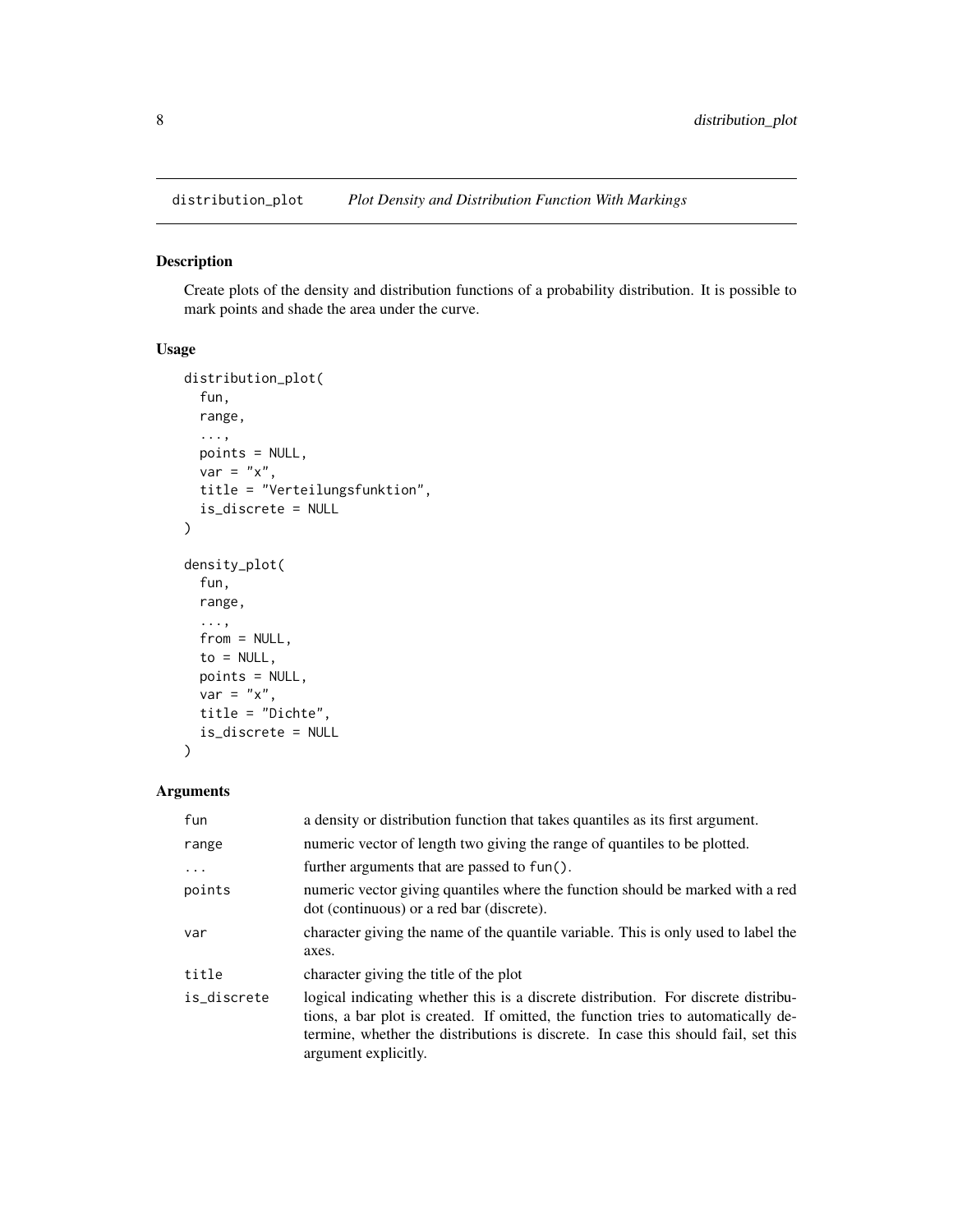<span id="page-8-0"></span>from, to numeric values giving start and end of a range where the area under the density will be shaded (continuous) or the bars will be drawn in red (discrete). If only one of the two values is given, the shading will start at negative infinity or go until positive infinity, respectively.

#### Value

a ggplot object

#### Examples

```
# plot density of the normal distribution
density_plot(dnorm, c(-5, 7),
            mean = 1, sd = 2,
             to = 3)
# plot distribution function of the Poisson distribution
distribution_plot(ppois, c(0, 12),
                  lambda = 4,
                  points = c(2, 6, 10),
                  var = "y")
```
downgrade\_packages *Downgrade Packages to the Previous Version*

#### Description

Downgrade packages to the previous version available on CRAN. This is useful in order to prepare the system for a demonstration of package updates.

#### Usage

```
downgrade_packages(pkg)
```
#### Arguments

pkg character with the names of the packages to be downgraded.

#### Details

Downgrading is only possible for packages that are currently installed. For packages that are not installed, a warning is issued.

The function uses [remotes::install\\_version\(\)](#page-0-0) to install a version of a package that is older than the currently installed version.

#### Value

A character vector with the names of the downgraded packages, invisibly.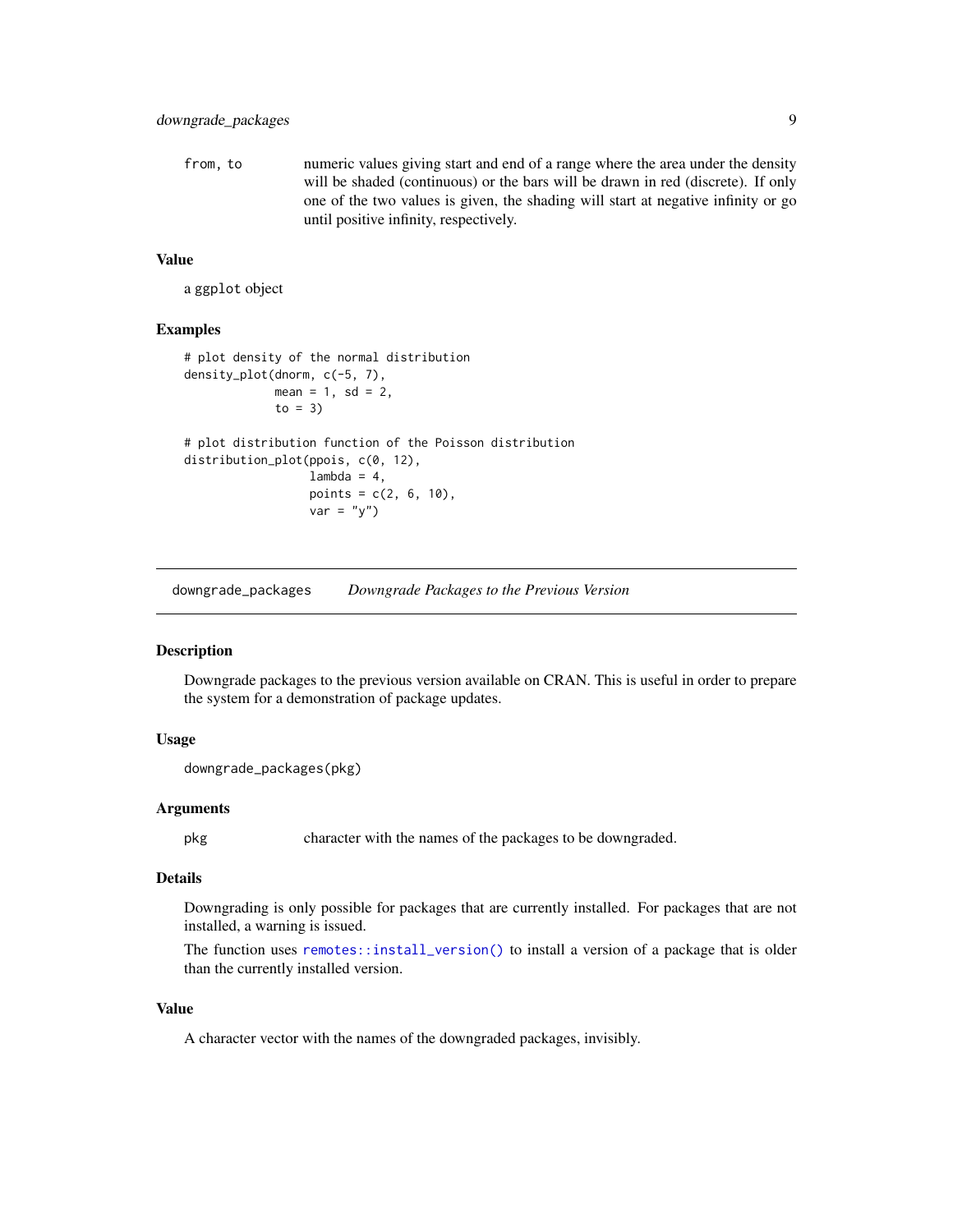<span id="page-9-0"></span>find\_similar\_colour *Find a Named Colour that is Similar to Any Given Colour*

#### Description

Find the named colour that is most similar to a given colour.

#### Usage

```
find_similar_colour(
  colour,
  distance = c("euclidean", "manhattan"),
  verbose = interactive()
\mathcal{L}
```
#### Arguments

| colour   | a colour specified in one of three forms: a hexadecimal string of the form<br>"#rrggbb" or "#rrggbbaa", a numeric vector of length 3 or a numeric ma-<br>trix with dimensions $c(3, 1)$ , as it is returned by $\text{col2rgb}()$ . Numeric values<br>must be between 0 and 255. |
|----------|----------------------------------------------------------------------------------------------------------------------------------------------------------------------------------------------------------------------------------------------------------------------------------|
| distance | character indicating the distance metric to be used.                                                                                                                                                                                                                             |
| verbose  | should additional output be produced? This shows the RGB values for the input<br>colour, the most similar named colour and the difference between the two.                                                                                                                       |

#### Value

a character of length one with the name of the most similar named colour.

#### Examples

```
find_similar_colour("#d339da")
find_similar_colour(c(124, 34, 201))
```

```
# suppress additional output
find_similar_colour("#85d3a1", verbose = FALSE)
```

```
# use Manhattan distance
find_similar_colour(c(124, 34, 201), distance = "manhattan")
```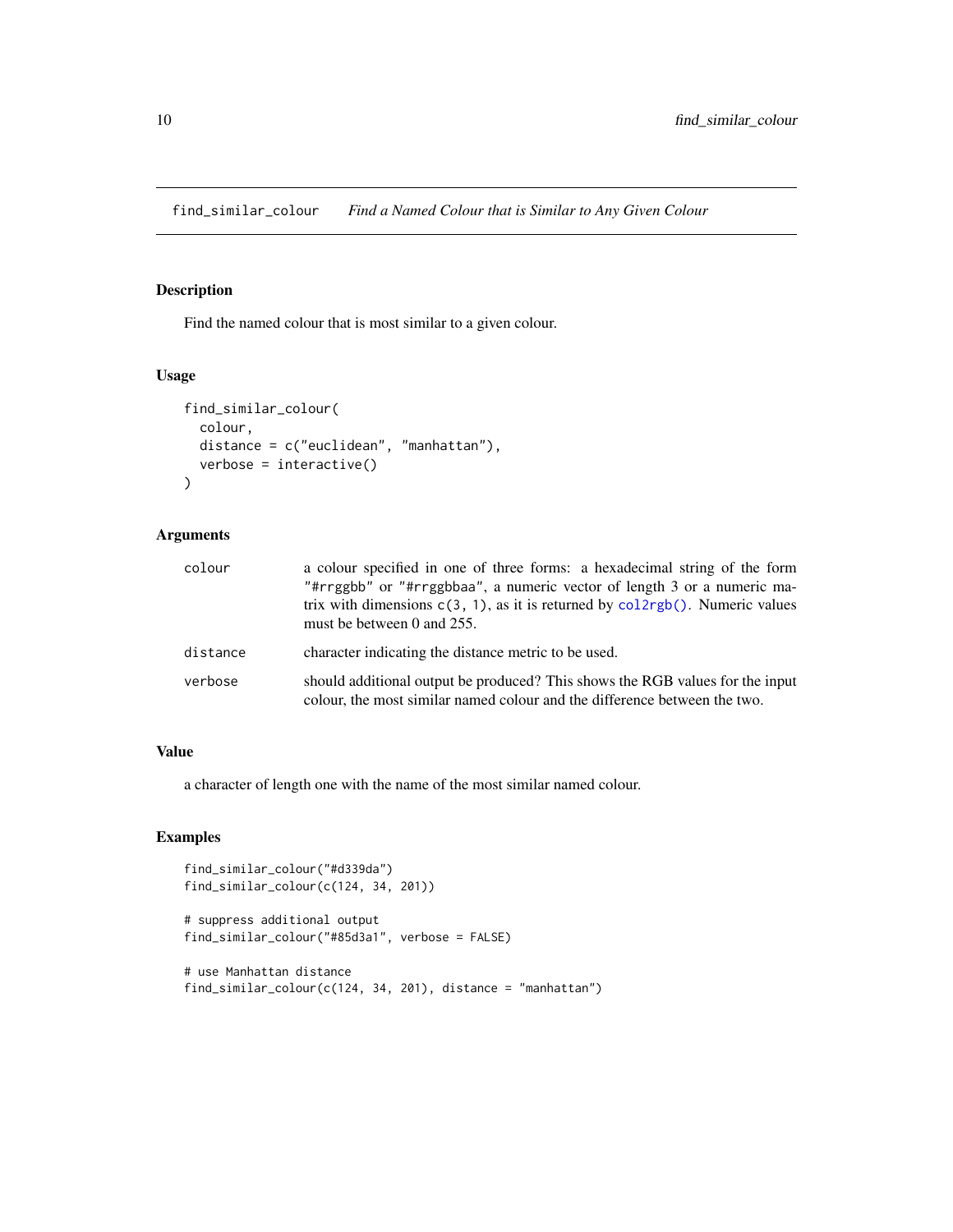<span id="page-10-0"></span>

Two tables of father's heights with heights of one of their sons (galton\_sons) or daughters (galton\_daughters), respectively. All heights are given in centimetres. It is created from [HistData::GaltonFamilies](#page-0-0) by randomly selecting one son or daughter per family. Since some families consist of only sons or only daughters, not all families are contained in both tables.

#### Usage

galton\_sons

galton\_daughters

#### Format

Two data frames with 179 (galton\_sons) or 176 (galton\_daughters), respectively, and 2 variables:

father size of the father in cm.

son/daughter size of the son or daughter, respectively, in cm.

get\_reading\_exercise\_files

*Get Files for File Reading Exercise*

#### Description

Copy the files for an exercise for reading files to a directory.

#### Usage

```
get_reading_exercise_files(path, unzip = TRUE)
```
#### Arguments

| path where the files should be copied to.                                     |                  |
|-------------------------------------------------------------------------------|------------------|
| logical indicating whether the files should be unzipped. Set this to FALSE if |                  |
|                                                                               | unzipping fails. |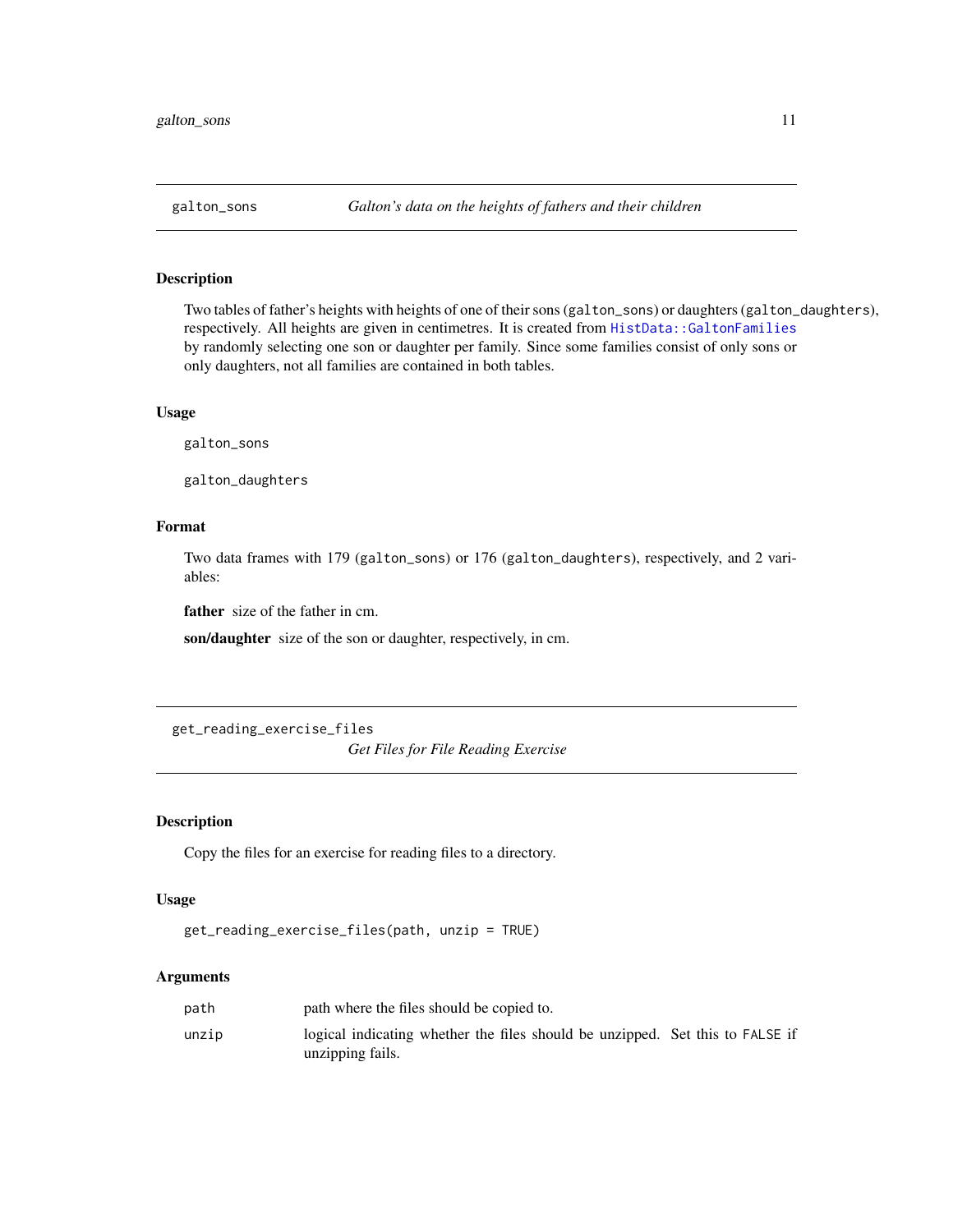#### <span id="page-11-0"></span>Details

There are 8 files in total. Apart from a few errors that were introduced for the purpose of the exercise, they all contain the same data: information about 100 randomly selected Swiss municipalities. The full file can be downloaded from [https://www.bfs.admin.ch/bfsstatic/dam/](https://www.bfs.admin.ch/bfsstatic/dam/assets/7786544/master) [assets/7786544/master](https://www.bfs.admin.ch/bfsstatic/dam/assets/7786544/master).

#### Value

Logical indicating the success of the copy operation.

grading\_tables *Tables Used for Grading the Papers*

#### Description

These functions create two tables that can be used for the grading of the student's papers.

#### Usage

```
create_minreq_table(repro, n_tab, n_plot_kinds, n_plots, n_stat)
```
create\_grading\_table(p\_text, p\_tab, p\_plot, p\_code, p\_stat)

#### Arguments

| repro        | logical, is the paper reproducible?                                  |
|--------------|----------------------------------------------------------------------|
| n_tab        | integer, number of tables                                            |
| n_plot_kinds | integer, number of different kinds of plots                          |
| n_plots      | integer, number of plots                                             |
| n_stat       | integer, number of statistical computations                          |
| p_text       | numeric between 0 and 5, points given for the text                   |
| p_tab        | numeric between 0 and 5, points given for the tables                 |
| p_plot       | numeric between 0 and 5, points given for the plots                  |
| p_code       | numeric between $0$ and $5$ , points given for the code              |
| p_stat       | numeric between 0 and 5, points given for the statistic computations |

#### Details

The tables are created using [knitr::kable\(\)](#page-0-0) and [kableExtra::kableExtra](#page-0-0) is used for additional styling.

create\_minreq\_table() creates a table that checks that the minimal requirements are satisfied:

- the paper must be reproducible
- there must be at least one table and two kinds of plots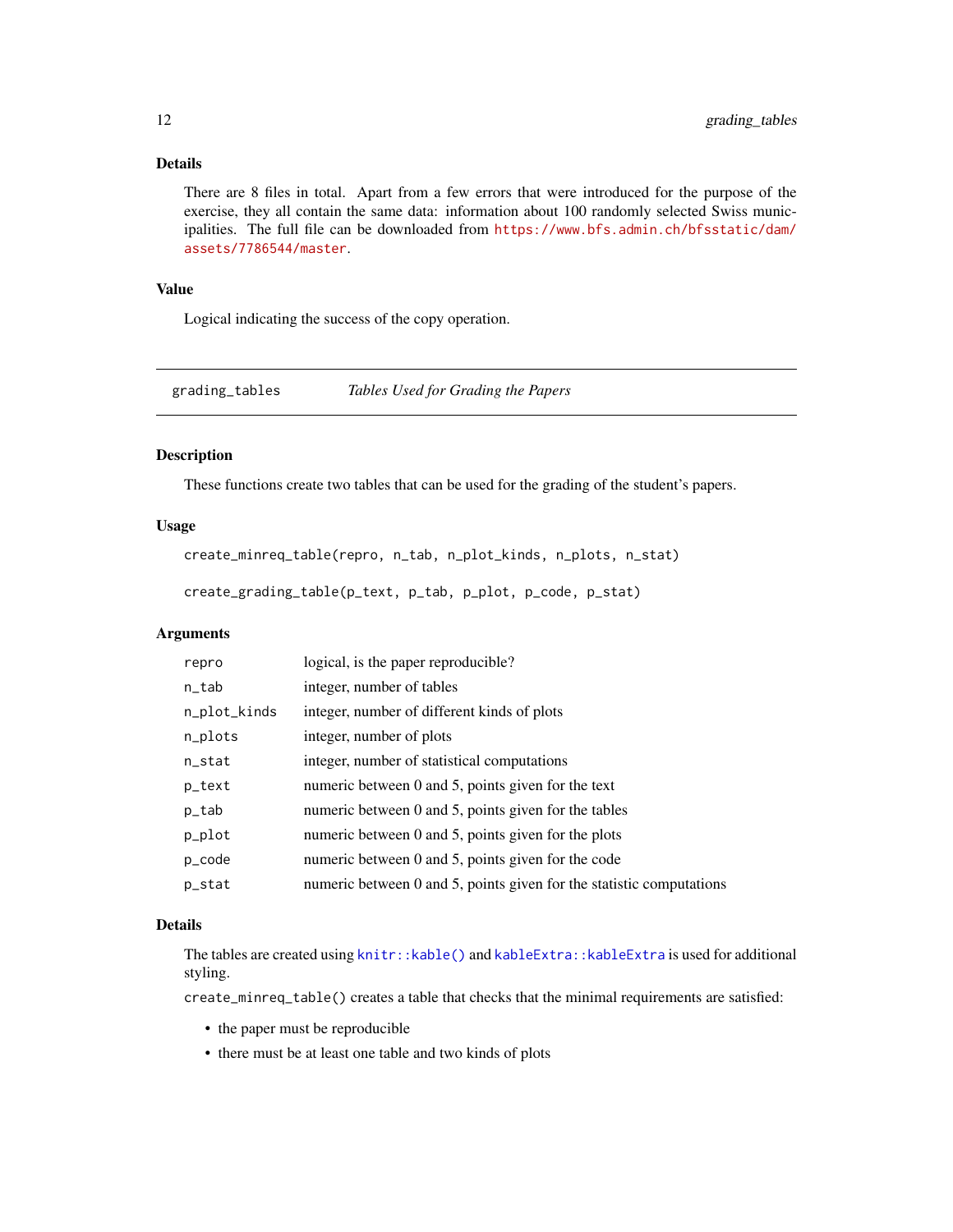#### <span id="page-12-0"></span>install\_ibawds 13

- there must be at least 5 plots and tables
- there must be at least two statistical computations

The table lists for each of those requirement whether it is satisfied or not.

create\_grading\_table() creates a table that gives grades in percent for each of five categories:

- Text
- Tables
- Plots
- Code
- Statistical computations

In each category, up to five points may be awarded. The last row of the table gives the percentage over all categories.

#### Value

both functions return an object of class kableExtra.

install\_ibawds *Install the R-Packages Required for the Course*

#### Description

A number of R-packages are used in the courses and the video lectures. They are also dependencies of this package. Use install\_ibawds() to install the packages that are not yet installed.

#### Usage

```
install_ibawds()
```
#### Details

This function checks whether all the packages that ibawds depends on, imports or suggests are installed. In interactive sessions, it either informs the user that all packages are installed or asks to install missing packages. The function relies on [rlang::check\\_installed\(\)](#page-0-0).

#### Value

nothing or NULL invisibly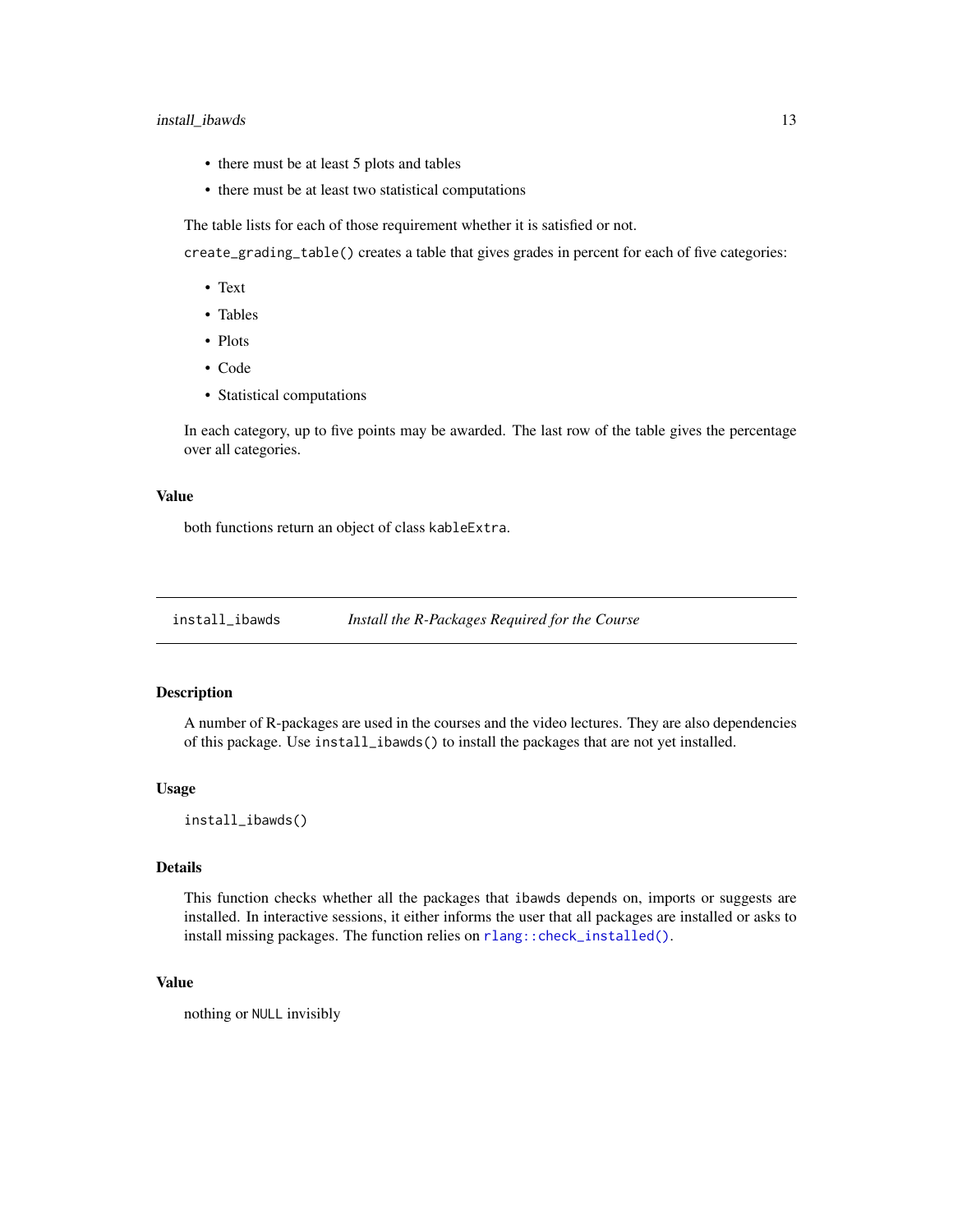<span id="page-13-0"></span>

In the [mtcars](#page-0-0) dataset, the names of the car models are stored as row names. However, when working with ggplot2 and other packages from the tidyverse, it is convenient to have all data in columns. mtcars2 is a variant of mtcars that contains car models in a column instead of storing them as row names. mtcars\_na is the same dataset as mtcars2, but some of the columns contain missing values.

#### Usage

mtcars2

mtcars2\_na

#### Format

A data frame with 32 rows and 12 variables. The format is identical to [mtcars](#page-0-0) and details can be found in its documentation. The only difference is that the car model names are stored in the column model instead of the row names.

noisy\_data *Noisy Data From a Tenth Order Polygon*

#### Description

Training and test data create from a tenth order polynomial with added noise. The polynomial is given by

$$
f(x) = 2x - 10x^5 + 15x^{10}
$$

The noise follows a standard normal distribution. The data can be used to demonstrate overfitting. It is inspired by section II. B. in [A high-bias, low-variance introduction to Machine Learning for](https://arxiv.org/abs/1803.08823) [physicists](https://arxiv.org/abs/1803.08823)

#### Usage

noisy\_data

#### Format

a list of two tibbles with two columns each.  $x$  stands for the independent,  $y$  for the dependent variable. The training data (noisy\_data\$train) contains 1000 rows, the test data (noisy\_data\$test) 20 rows.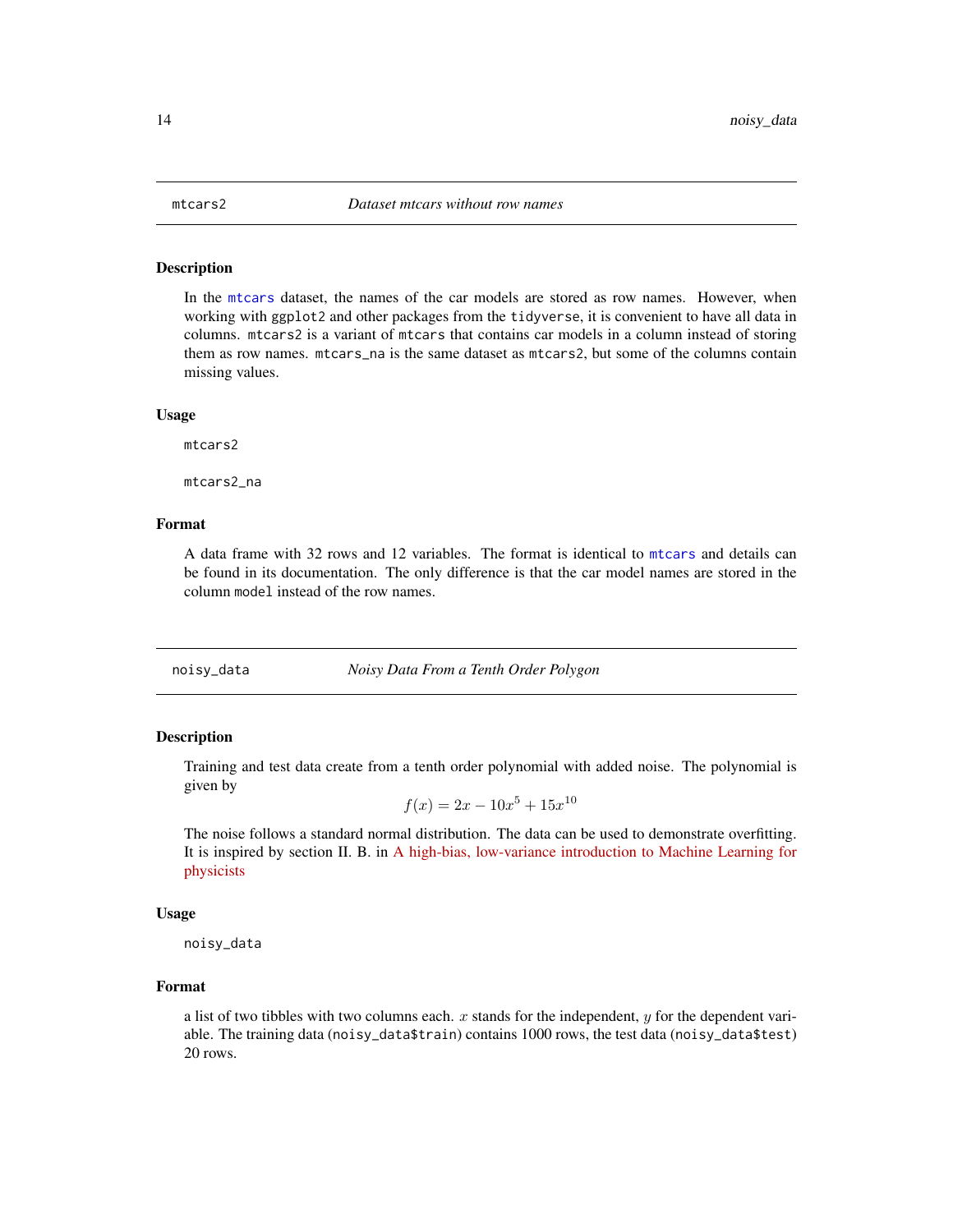#### <span id="page-14-0"></span>n\_available\_packages 15

#### References

P. Mehta et al., *A high-bias, low-variance introduction to Machine Learning for physicists* Phys. Rep. 810 (2019), 1-124. [arXiv:1803.08823](https://arxiv.org/abs/1803.08823) [doi:10.1016/j.physrep.2019.03.001](https://doi.org/10.1016/j.physrep.2019.03.001)

<span id="page-14-1"></span>n\_available\_packages *Number of Available R Packages and R Versions from MRAN*

#### <span id="page-14-2"></span>Description

MRAN has an archive of Snapshots of CRAN dating back to September 17 2014. These functions return the number of available packages and the available R version according to the snapshot of <https://cran.r-project.org> on [MRAN.](https://mran.microsoft.com)

#### Usage

```
n_available_packages(date = Sys.Date())
```

```
available_r_version(date = Sys.Date())
```
#### Arguments

date the date of the snapshot to be used. It can be a Date object or a character in the format %Y-%m-%d.

#### Details

MRAN has data starting from September 17 2014. Data for a few selected dates before September 17 2014 can be obtained from the dataset [CRANpackages](https://www.rdocumentation.org/packages/Ecdat/versions/0.3-9/topics/CRANpackages) from the package [Ecdat](https://cran.r-project.org/package=Ecdat). A more complete dataset ranging from 2001 until today is included in the package as [cran\\_history](#page-4-1).

Note that for some dates there is no snapshot on MRAN. The function will return an error in those cases.

#### Value

the number of available packages as an integer or the R version number as a character

#### See Also

[cran\\_history](#page-4-1)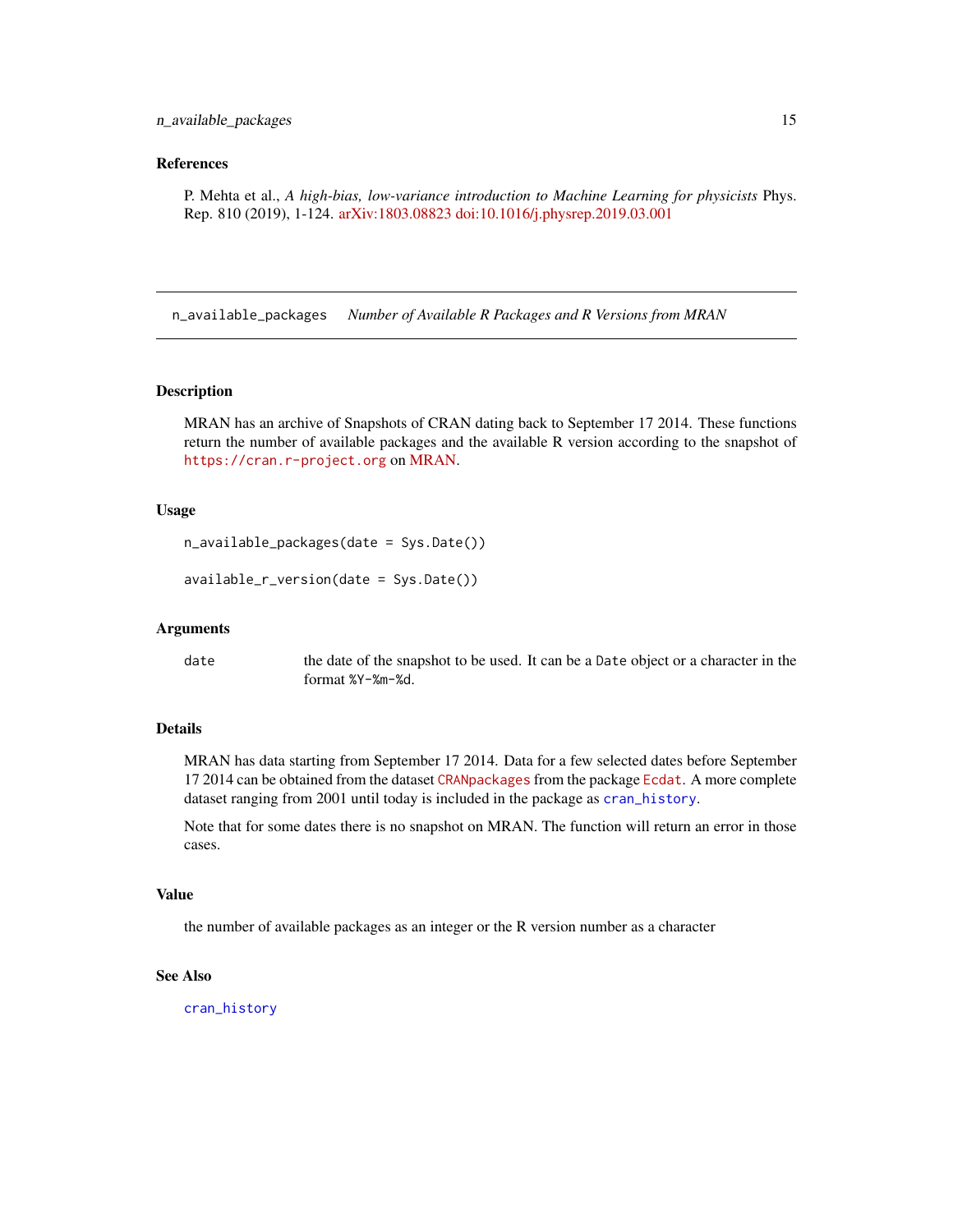<span id="page-15-0"></span>

Protein Consumption from various sources in European countries in unspecified units. The exact year of data collection is not known but the oldest known publication of the data is from 1973.

#### Usage

protein

#### Format

Data frame with 25 rows and 10 variables:

country name of the country red\_meat red meat white meat white meat eggs eggs milk milk fish fish cereals cereals starch starchy foods nuts pulses, nuts, oil-seeds fruit\_veg fruits, vegetables

#### Source

The data have been downloaded from [https://raw.githubusercontent.com/jgscott/STA380/](https://raw.githubusercontent.com/jgscott/STA380/master/data/protein.csv) [master/data/protein.csv](https://raw.githubusercontent.com/jgscott/STA380/master/data/protein.csv)

They come from the following book:

Hand, D. J. et al. (1994). *A Handbook of Small Data Sets*, Chapman and Hall, London.

Chapter 360, p. 297.

In the book, it is stated that the data have first been published in

Weber, A. (1973). *Agrarpolitik im Spannungsfeld der internationalen Ernährungspolitik*, Institut für Agrarpolitik und Marktlehre, Kiel.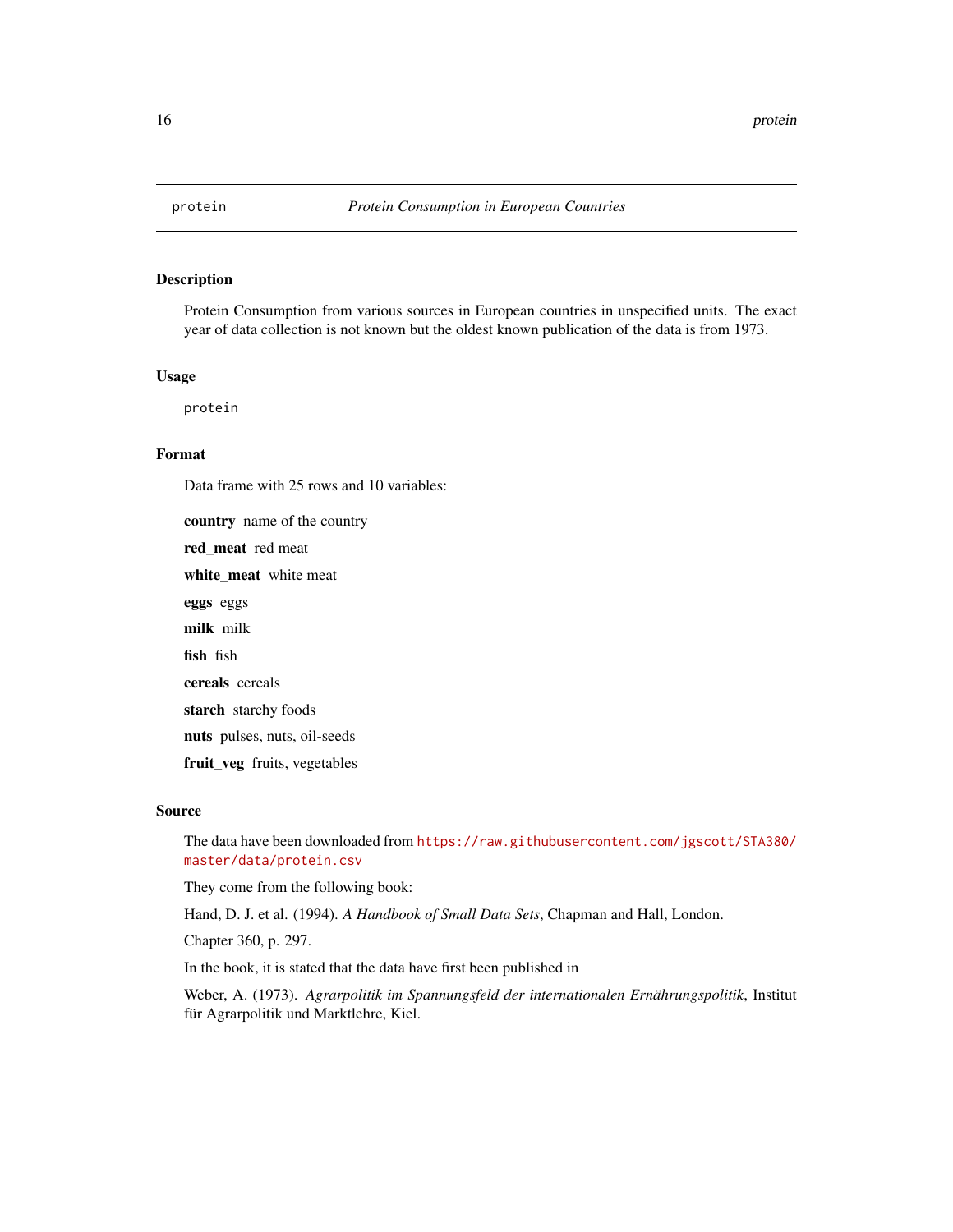<span id="page-16-0"></span>rand\_with\_cor() creates a vector of random number that has correlation rho with a given vector y. Also mean and standard deviation of the random vector can be fixed by the user. By default, they will be equal to the mean and standard deviation of y, respectively.

#### Usage

rand\_with\_cor(y, rho, mu = mean(y), sigma =  $sd(y)$ )

#### Arguments

| y     | a numeric vector                                               |
|-------|----------------------------------------------------------------|
| rho   | numeric value between -1 and 1 giving the desired correlation. |
| mu    | numeric value giving the desired mean                          |
| sigma | numeric value giving the desired standard deviation            |

#### Value

a vector of the same length as y that has correlation rho with y.

#### Source

This solution is based on an [answer](https://stats.stackexchange.com/a/313138/64220) by [whuber](https://stats.stackexchange.com/users/919/whuber) on [Cross Validated.](https://stats.stackexchange.com)

#### Examples

```
x <- runif(1000, 5, 8)
# create a random vector with positive correlation
y1 <- rand_with_cor(x, 0.8)
all.equal(cor(x, y1), 0.8)
# create a random vector with negative correlation
# and fixed mean and standard deviation
y2 <- rand_with_cor(x, -0.3, 2, 3)
all.equal(cor(x, y2), -0.3)
all.equal(mean(y2), 2)
```

```
all.equal(sd(y2), 3)
```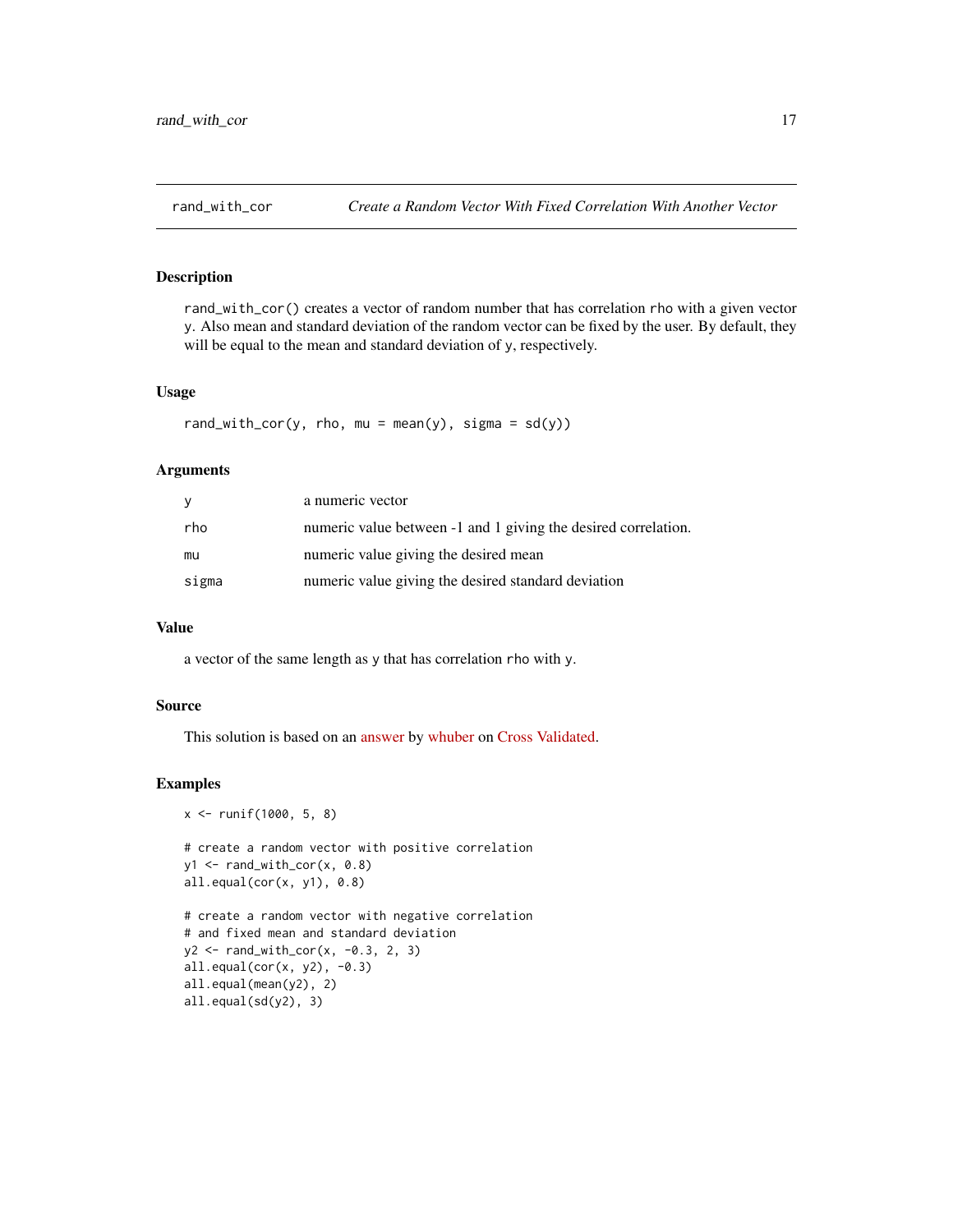<span id="page-17-0"></span>

Rescale Mean And/Or Standard Deviation of a Vector

#### Usage

 $rescale(x, mu = mean(x), sigma = sd(x))$ 

#### Arguments

| X     | numeric vector                                      |
|-------|-----------------------------------------------------|
| mu    | numeric value giving the desired mean               |
| sigma | numeric value giving the desired standard deviation |

#### Details

By default, mean and standard deviation are not changed, i.e.,  $rescale(x)$  is identical to x. Only if a value is specified for mu and/or sigma the mean and/or the standard deviation are rescaled.

#### Value

a numeric vector with the same length as x with mean mu and standard deviation sigma.

#### Examples

```
x <- runif(1000, 5, 8)
# calling rescale without specifying mu and sigma doesn't change anything
all.equal(x, rescale(x))
# change the mean without changing the standard deviation
x1 \leftarrow rescale(x, mu = 3)
all.equal(mean(x1), 3)
all.equal(sd(x1), sd(x))
# rescale mean and standard deviation
x2 \le - rescale(x, mu = 3, sigma = 2)
all.equal(mean(x2), 3)
all.equal(sd(x2), 2)
```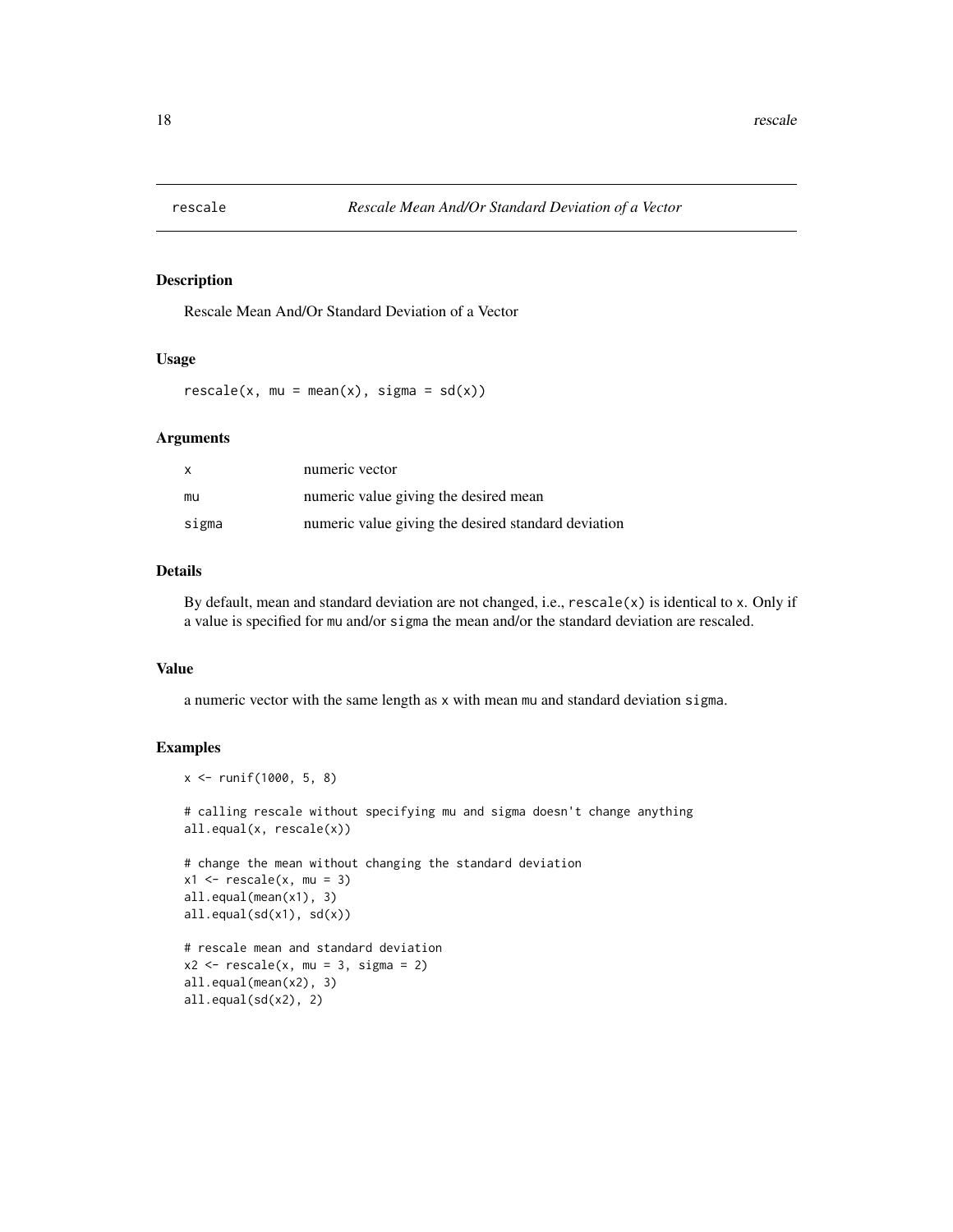<span id="page-18-0"></span>Extract of the data in the [Seatbelts](#page-0-0) dataset as a data frame. The original dataset is a multiple time series (class mts). Labels are in German.

#### Usage

seatbelts

#### Format

A data frame with 576 rows and 3 variables:

date data of the first data of the month for which the data was collected.

seat seat where the persons that were killed or seriously injured were seated. One of "Fahrer" (driver's seat), "Beifahrer" (front seat), "Rücksitz" (rear seat).

victims number of persons that were killed or seriously injured.

set\_slide\_options *Set Options for Slides*

#### Description

Set options for ggplot plots and tibble outputs for IBAW slides.

#### Usage

```
set_slide_options(
  ggplot_text_size = 22,
  ggplot_margin_pt = rep(10, 4),tibble_print_max = 12,
  tibble_print_min = 8
\lambda
```
#### Arguments

ggplot\_text\_size

Text size to be used in ggplot2 plots. This applies to all texts in the plots.

ggplot\_margin\_pt

numeric vector of length 4 giving the sizes of the top, right, bottom, and left margins in points.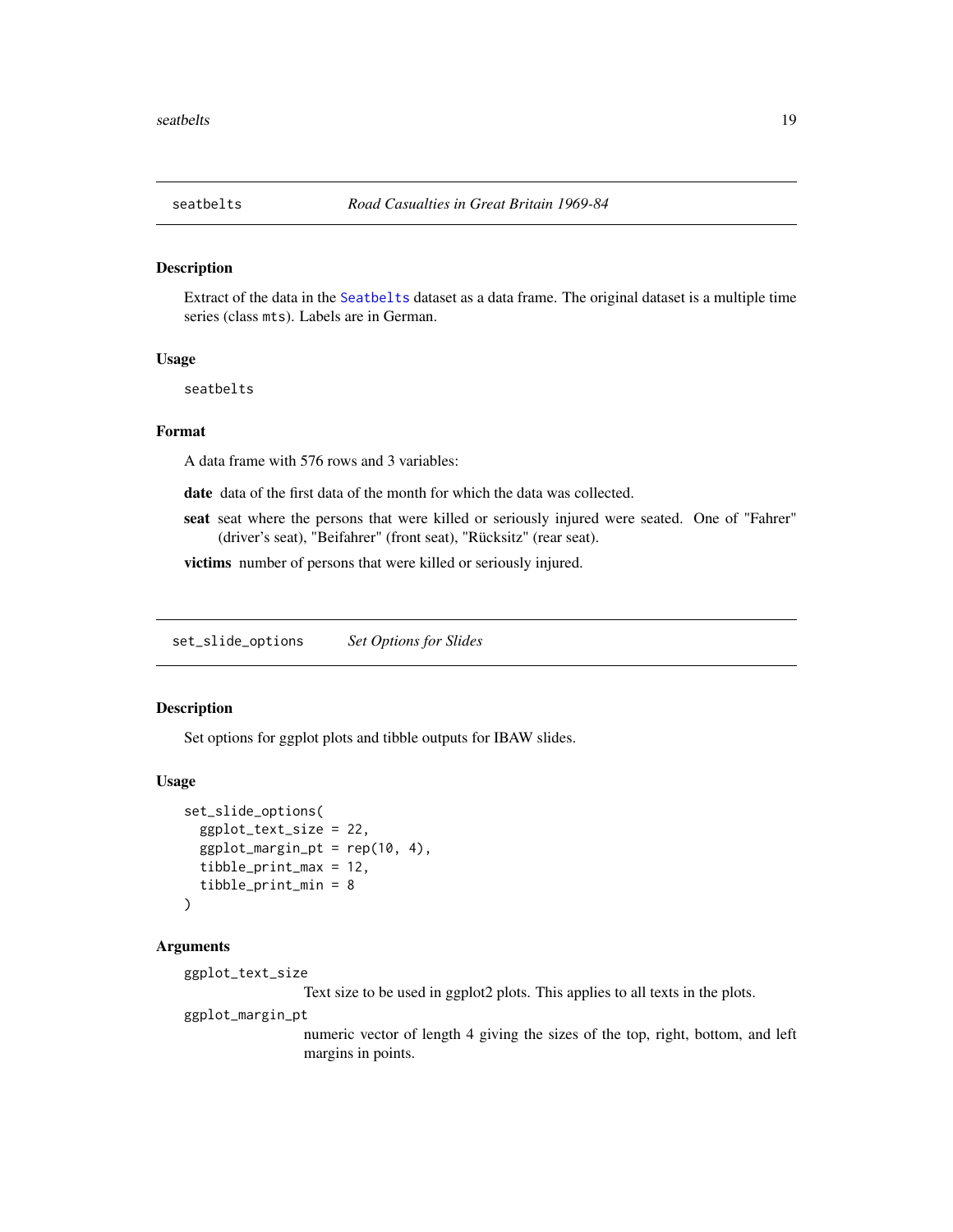#### <span id="page-19-0"></span>tibble\_print\_max

Maximum number of rows printed for a tibble. Set to Inf to always print all rows.

tibble\_print\_min

Number of rows to be printed if a tibble has more than tibble\_print\_max rows.

#### Details

The function uses [ggplot2::theme\\_update\(\)](#page-0-0) to modify the default theme for ggplot and [options\(\)](#page-0-0) to set base R options that influence the printing of tibbles.

Note that if you make changes to these options in a R Markdown file, you may have to delete the knitr cache in order for the changes to apply.

#### Value

a named list (invisibly) with to elements containing the old values of the options for the ggplot theme and the base R options, respectively. These can be used to reset the ggplot theme and the base R options to their previous values.

voronoi\_diagram *Create a Voronoi Diagram for a Clustering*

#### Description

Create a Voronoi diagram for a given clustering object.

#### Usage

```
voronoi_diagram(
  cluster,
 x,
 y,
  data = NULL,
  show_data = !is.null(data),
 colour_data = TRUE,
  legend = TRUE,point_size = 2,
  linewidth = 0.7\lambda
```
#### Arguments

| cluster | an object containing the result of a clustering, e.g., created by kmeans (). It must<br>contain the fields cluster and centers. |
|---------|---------------------------------------------------------------------------------------------------------------------------------|
| x, y    | character giving the names of the variables to be plotted on the x- and y-axis.                                                 |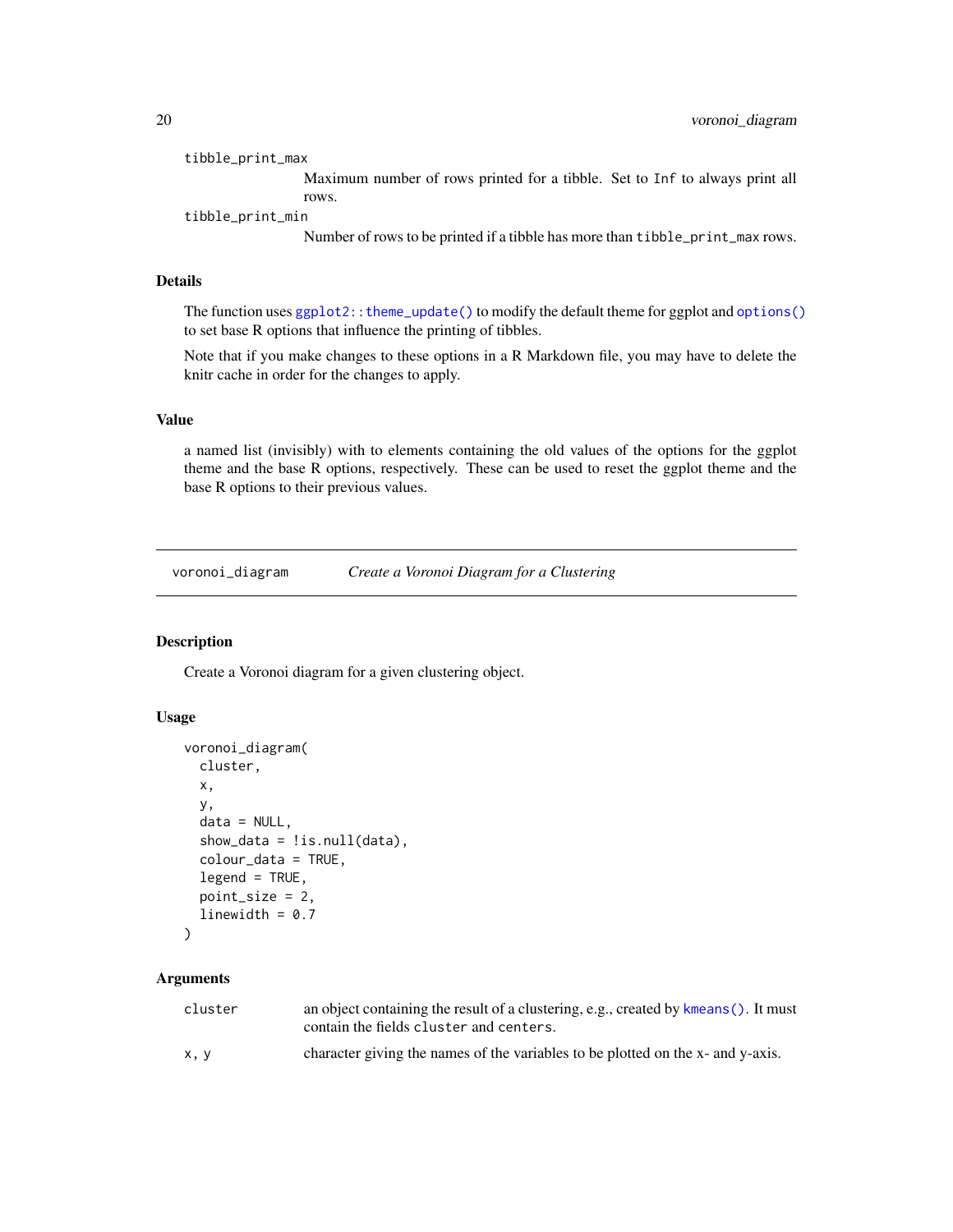#### <span id="page-20-0"></span>wine\_quality 21

| data        | The data that has been used to create the clustering. If this is provided, the<br>extension of the plot is adapted to the data and the data points are plotted unless<br>this is suppressed by specifying show_data = FALSE. |
|-------------|------------------------------------------------------------------------------------------------------------------------------------------------------------------------------------------------------------------------------|
| show_data   | should the data points be plotted? This is TRUE by default if data is given.                                                                                                                                                 |
| colour_data | should the data points be coloured according to the assigned cluster?                                                                                                                                                        |
| legend      | should a colour legend for the clusters be plotted?                                                                                                                                                                          |
| point_size  | numeric indicating the size of the data points and the cluster centres.                                                                                                                                                      |
| linewidth   | numeric indicating the width of the lines that separate the areas for the clusters.<br>Set to 0 to show no lines at all.                                                                                                     |

#### Details

The function uses the deldir package to create the polygons for the Voronoi diagram. The code has been inspired by ggvoronoi, which can handle more complex situations.

#### References

Garrett et al., *ggvoronoi: Voronoi Diagrams and Heatmaps with ggplot2*, Journal of Open Source Software 3(32) (2018) 1096, [doi:10.21105/joss.01096](https://doi.org/10.21105/joss.01096)

#### Examples

```
cluster <- kmeans(iris[, 1:4], centers = 3)
voronoi_diagram(cluster, "Sepal.Length", "Sepal.Width", iris)
```
wine\_quality *Wine Quality*

#### Description

Physicochemical data and quality ratings for red and white Portuguese [Vinho Verde](https://en.wikipedia.org/wiki/Vinho_Verde) wines.

#### Usage

wine\_quality

#### Format

a tibble with 6497 rows and 13 variables:

colour colour of the wine; "red" (1'599) or "white" (4'898)

**fixed\_acidity** tartaric acid per volume in  $g/dm^3$ 

volatile\_acidity acetic acid per volume in  $g/dm<sup>3</sup>$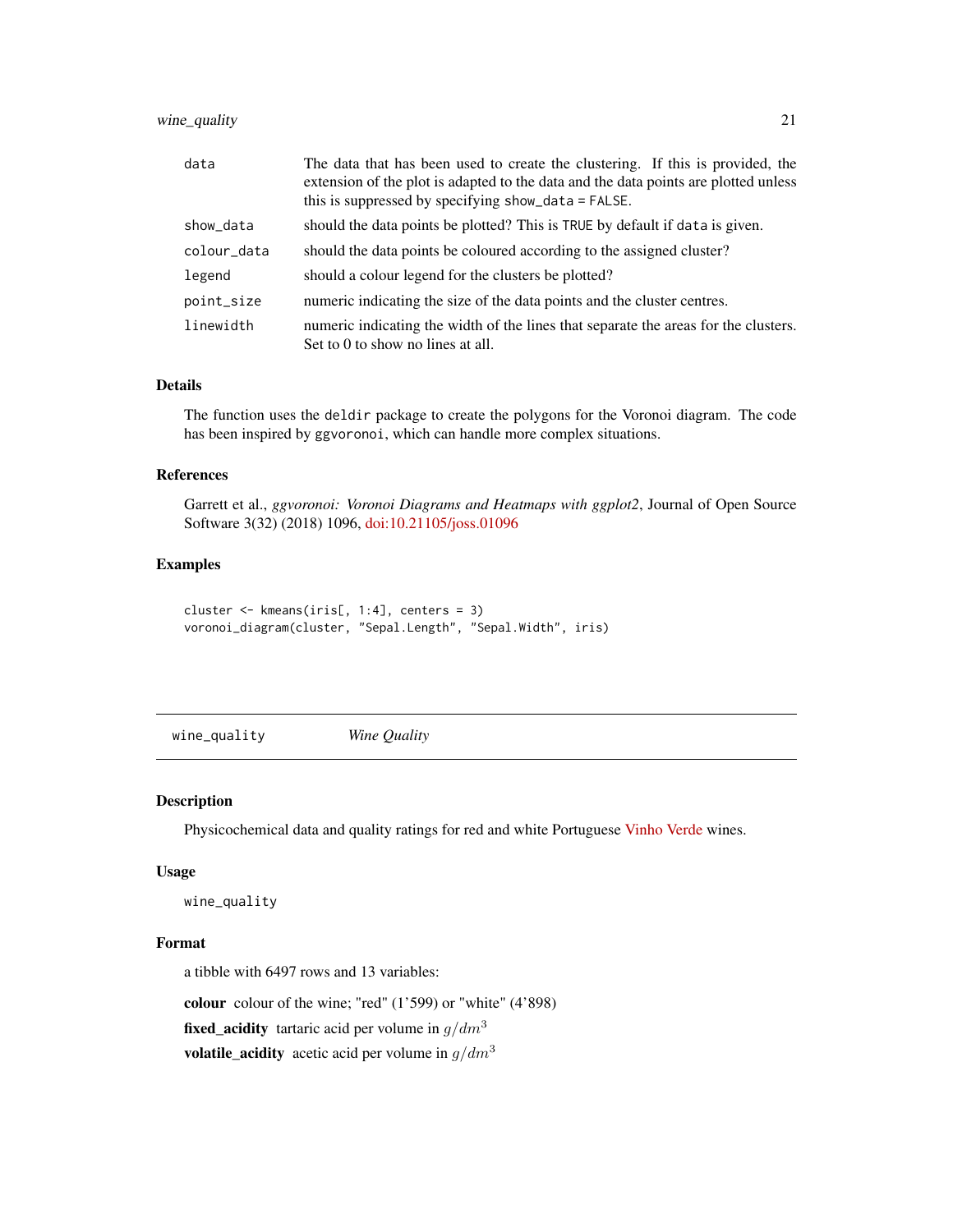citric\_acid citric acid per volume in  $q/dm<sup>3</sup>$ residual\_sugar residual sugar per volume in  $g/dm^3$ chlorides sodium chloride per volume in  $g/dm<sup>3</sup>$ **free\_sulfur\_dioxide** free sulphur dioxide per volume in  $mg/dm^3$ total\_sulfur\_dioxide total sulphur dioxide per volume in  $mg/dm^3$ density density in  $g/dm^3$ pH pH value sulphates potassium sulphate per volume in  $g/dm^3$ alcohol alcohol content per volume in % quality quality score between 0 (worst) and 10 (best) determined by sensory analysis.

#### Source

The data is available on the [UC Irvine Machine Learning Repository.](https://archive-beta.ics.uci.edu/ml/datasets/wine+quality)

P. Cortez, A. Cerdeira, F. Almeida, T. Matos and J. Reis, *Modeling wine preferences by data mining from physicochemical properties*, Decision Support Systems 47(4) (2009), 547-553.